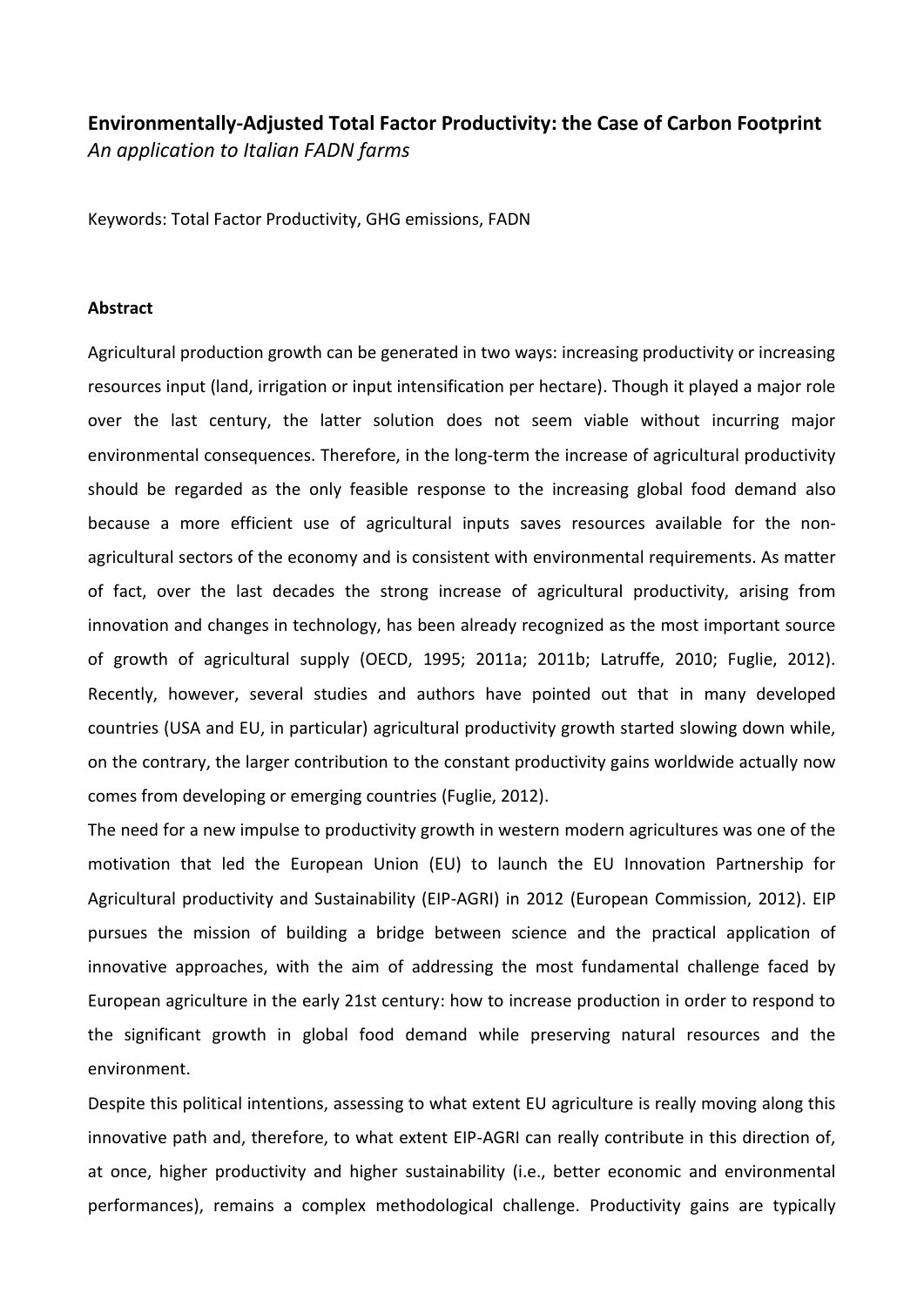measured as Total Factor Productivity (TFP) growth (OECD, 2001; European Commission, 2013 ). TFP measures the ratio of total commodity output (crop and livestock products) to total inputs used in production (i.e.: land, labor, capital, and materials). TFP improves when total output is growing faster than total inputs. Hence, an increasing TFP implies that more output is being produced from a given bundle of agricultural resources (Fuglie, 2012). However, a major drawback of conventional TFP measures is that they only account for those inputs and outputs for which there are observable market transactions, while non-marketable resources or outputs (e. for goods, or "bads", which private markets do not exist or are poorly functioning), are not accounted for. This could lead to a systematic bias in productivity calculations and incorrect policy conclusions, mostly for the agricultural sector, which has a peculiar relationship with nonmarketable goods (OECD, 2010). Among these non-marketable goods we should consider, on the input side, the use of natural/environmental resources by agricultural activities, and, on the output side, the production of environmental damages (e.g., pollution).

These environmental effects can be captured and measured by appropriate environmental indicators that accompany the conventional economic indicator (TFP) to provide a multivariate/composite representation of the combined economic and environmental performance of agriculture. However, as the EIP-AGRI views productivity and environmental sustainability as an unique major objective for the EU agriculture of next decades, it would particularly helpful to have an unique indicator of these joint performances. This can be achieved with an Environmentally-Adjusted TFP (EATFP). In principle, such an EATFP is considered one of the key indicators for monitoring progress of green growth in agriculture (OECD, 2014). In practice, achieving a proper, viable and largely agreed measure of the EATFP is still empirically challenging.

One possible way to meet this challenge is to rely on the concept of joint production. Negative (undesirable) externalities associated to agricultural production (from groundwater and air pollution to biodiversity loss) are disregarded in conventional TFP calculations while, on the contrary, costs incurred to reduce them or mitigate their effects are entirely taken into account resulting in a misleading representation of agricultural performance and technological level. However, incorporating environmental effects in traditional TFP measurements involves challenges of both conceptual and practical nature, such as the availability of data (for instance, the lack of market prices for these environmental goods) and the proper representation of production technology incorporating these non-conventional goods.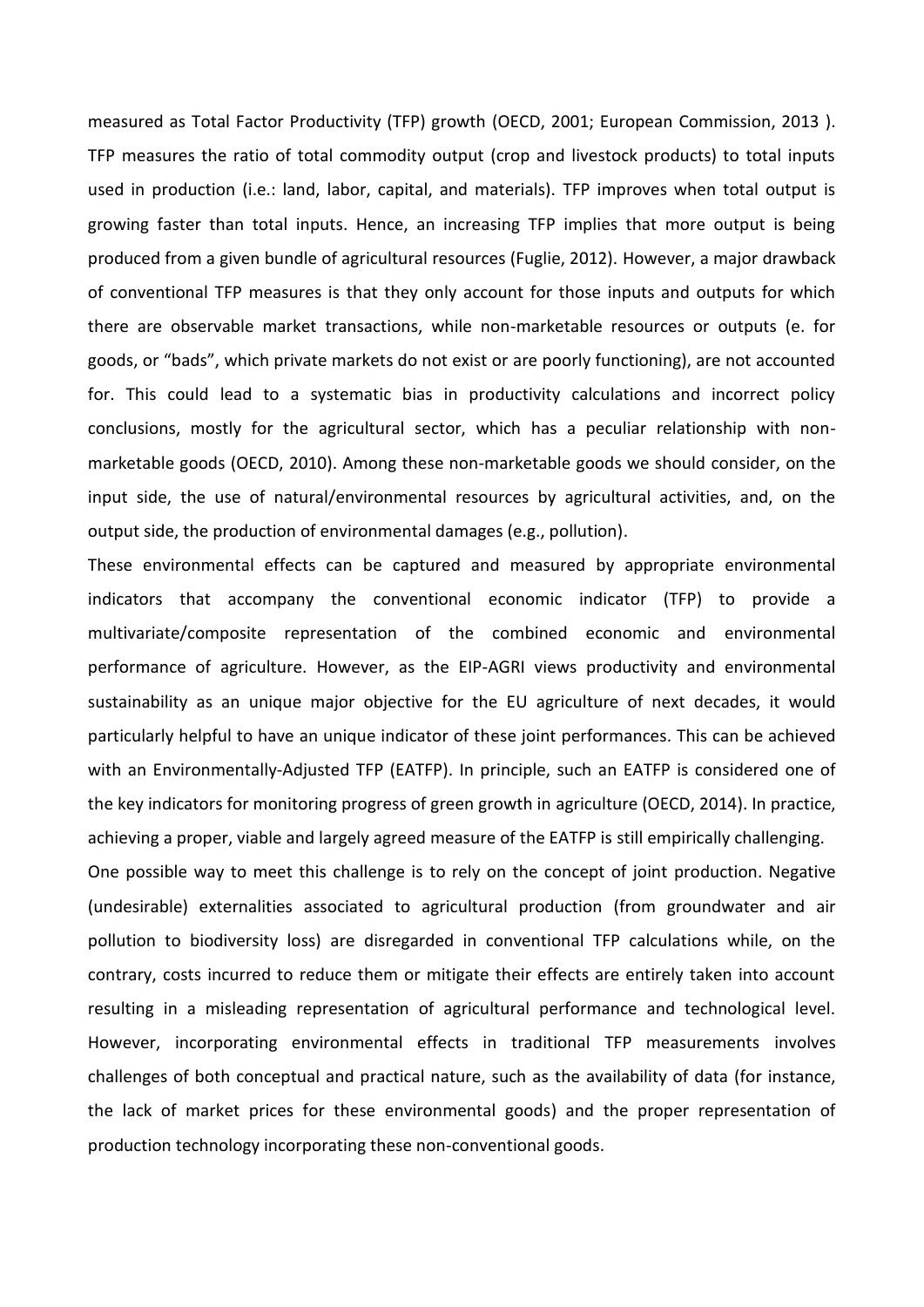In the theoretical and empirical literature produced on this topic so far, three different approaches are put forward to measure such EATFP: treating pollutants as an additional input or undesirable output variable (environmentally adjusted production efficiency models); the frontier ecoefficiency models; and the materials (nutrients) balance-based models (see Tyteca, 1996; Allen, 1999; Scheel, 2001; Zhou et al., 2008, for a review of this literature).

The main objective of the present paper is to explore and illustrate the feasibility of such EATFP calculation in the specific case of Italian agriculture. Among the several environmental implications (and negative externalities) that could be taken into account in performing this calculation, here the emphasis is agricultural (farm-level) emission of greenhouse gases (GHG), here considered as a a joint badput (or negative output) of some agricultural activities. The choice of this kind of environmental externality is made both for the relevance of the climate change mitigation objectives in the international (Gerber, 2013) and EU arena (both for climate and agricultural policy: European Commission, 2011 and 2012; European Council, 2014) and for the wellestablished international criteria and protocols to achieve a proper-farm level indicator of this environmental performance, the farm-level Carbon Footprint.

Agricultural GHG emissions are reconstructed at the farm level for the balanced sample of Italian FADN farms observed over years 2003-2007. Official UNFCC/IPCC (IPCC, 2006) methodology is here adapted and applied using country-specific emission coefficients (ISPRA, 2013), when available, to reconstruct methane (CH<sub>4</sub>), nitrous oxide (N<sub>2</sub>O) and carbon dioxide (CO<sub>2</sub>) at the farm level (Coderoni *et al*., 2013; Coderoni and Bonati, 2013). One of the novelty of the approach is the use of farm-level/micro data to reconstruct GHG emission from the following source categories: livestock production, crops, land use, fuel and fertilizers. These different farm-level GHG emissions are then summarized into a unique indicator, the farm Carbon Footprint. This non-conventional output (which is, in fact, a negative output) can be then included in farm-level EATFP calculations. The EATFP performance is thus observed across the FADN balanced sample and compared with

the conventional TFP measure to highlight the main differences. Possible determinants of these differences are also investigated by comparing such performance across farms' typologies, specializations and sizes, as well as across regions. Results indicate that the adjustment of the traditional TFP growth measure when the environmental performance (GHG emission, in this case) is considered may be relevant under specific circumstances.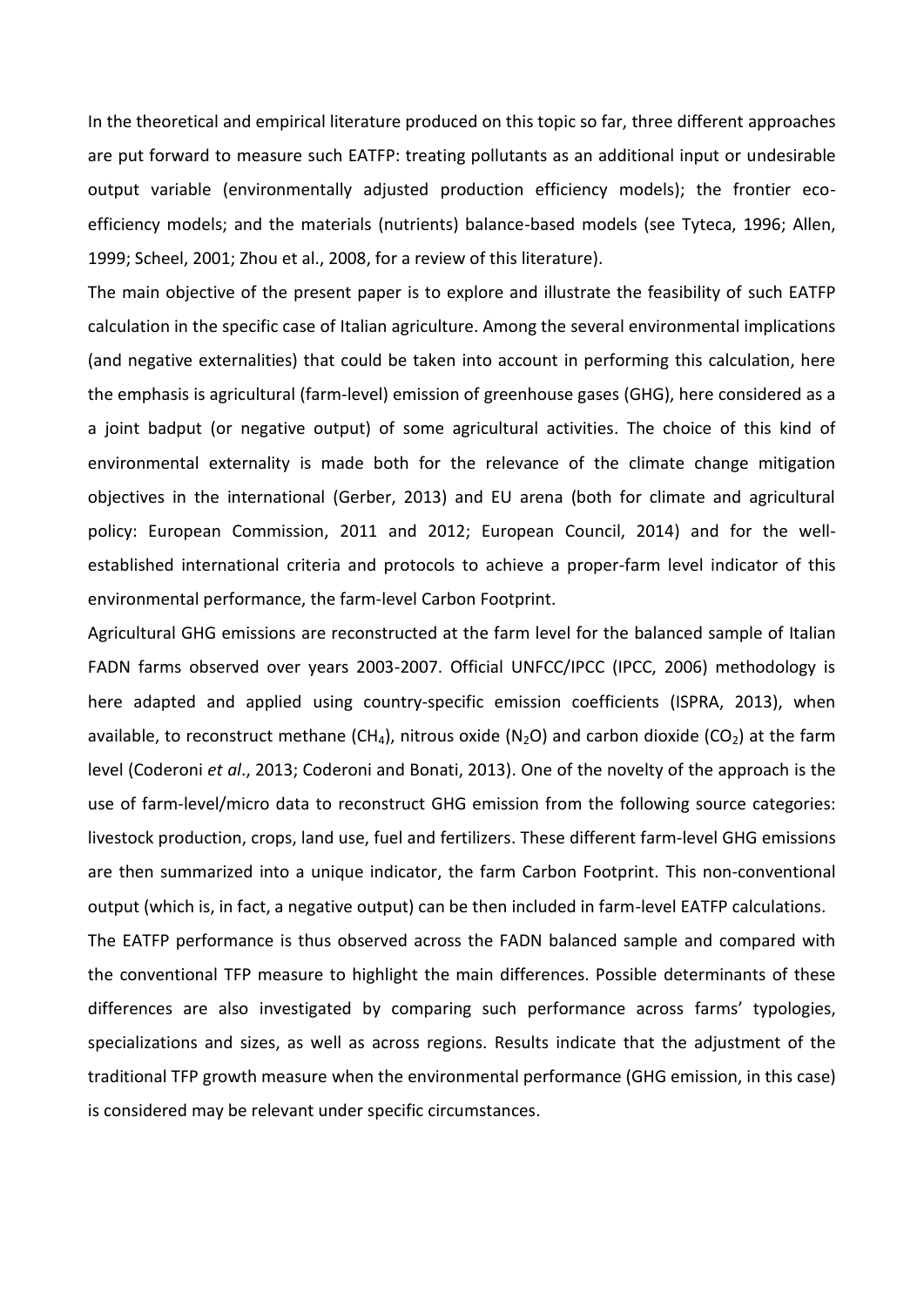## **References**

Allen, K. (1999), "DEA in the ecological context: an overview", in G. Westermann (ed.), *Data Envelopment Analysis in the service sector*, Gabler Edition Wissenschaft, Germany.

Coderoni, S., Bonati, G. (2013), ICAAI- Impronta Carbonica Aziende Agricole Italiane, Working Paper, ISBN 978-88-8145-246-0, INEA, Rome.

Coderoni S., Bonati G., D'Angelo L., Longhitano D., Mambella M., Papaleo A., Vanino S. (2013) "Using FADN data to estimate agricultural greenhouse gases emissions at farm level", in Vrolijk, H. (ed.), "Pacioli 20. Complex farms and sustainability in farm level data collection", LEI Proceedings 13-054, ISBN/EAN: 978-90-8615-634-4.

Coderoni, S., Esposti, R. (2013), Emissioni di metano e crescita della produttività nell'agricoltura italiana. Tendenze di lungo periodo e scenari futuri, *QA Rivista dell'Associazione Rossi-Doria*, 2013/n.3, 7-43.

Coderoni, S., Esposti, R. (2014), Is there a Long-Term Relationship between Agricultural GHG Emissions and Productivity Growth? A Dynamic Panel Approach. Environmental and Resource Economics (in press).

Esposti, R. (2008), Principali problemi metodologici nel confronto tra aziende biologiche e convenzionali. In: Doria P., Valli C. (a cura di), La produzione agricola mediterranea tra biologico e convenzionale, Working Paper SABIO n. 5, INEA, Roma, 33-66.

European Commission (2009). A reform agenda for a global Europe (reforming the budget, changing Europe), The 2008/2009 EU budget review. DRAFT 6-10-09, European Commission, Brussels.

European Commission (2011), Communication From The Commission To The European Parliament, The Council, The European Economic And Social Committee And The Committee Of The Regions. A Roadmap for moving to a competitive low carbon economy in 2050, COM(2011) 112 final.

European Commission (2012), Communication from the Commission to the European Parliament and the Council on the European Innovation Partnership 'Agricultural Productivity and Sustainability'. COM(2012) 79 final, Brussels, 2012.

European Commission (2013), Impact Indicators. Draft - Work in progress updated following political agreement on cap reform 16 September 2013 (ec.europa.eu/agriculture/cap-post-2013/monitoring-evaluation/documents/impact-indicators\_en.pdf)

European Council (2014), European Council (23 and 24 October 2014). Conclusions, Brussels, 24 October 2014 available at the following url:

Fuglie K. (2012), "Productivity Growth and Technology Capital in the Global Agricultural Economy," in Productivity Growth in Agriculture: An International Perspective, ed. K. Fuglie, S. L. Wang, and V. Eldon Ball (Oxfordshire, England: CAB International, 2012).

Gerber, P.J., Steinfeld, H., Henderson, B., Mottet, A., Opio, C., Dijkman, J., Falcucci, A. & Tempio, G. 2013. Tackling climate change through livestock – A global assessment of emissions and mitigation opportunities. Food and Agriculture Organization of the United Nations (FAO), Rome.

IPCC-Intergovernmental Panel on Climate Change, (2006). 2006 IPCC Guidelines for National Greenhouse Gas Inventories, Prepared by the National Greenhouse Gas Inventories Programme, Eggleston H.S., Buendia L., Miwa K., Ngara T. and Tanabe K. (eds).Published: IGES, Japan.

ISPRA (2013) Italian Greenhouse Gas Inventory 1990-2011. National Inventory Report 2013. Institute for Environmental Protection and Research - ISPRA, Report 113/2010, Rome.